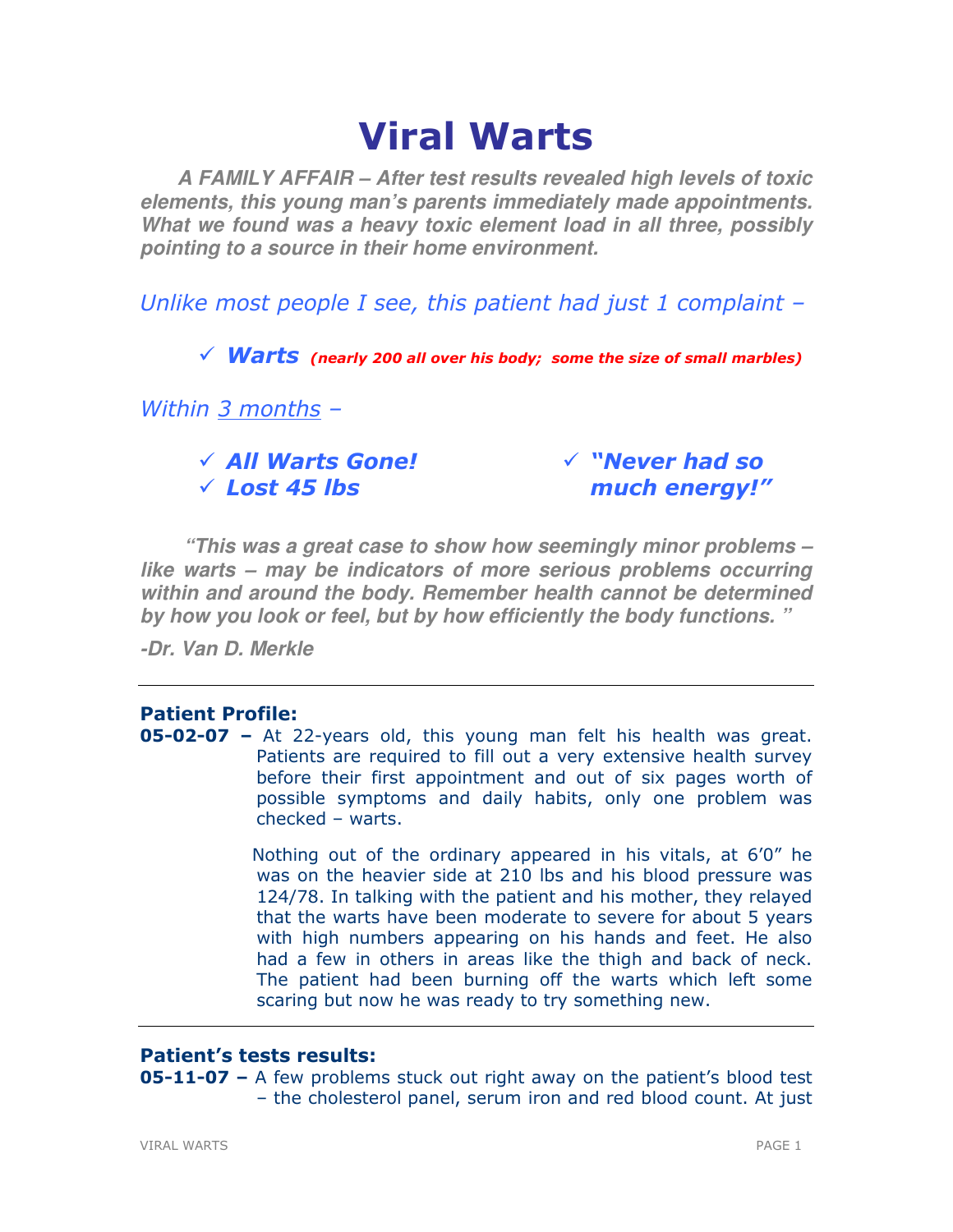22-years old his total cholesterol, triglycerides and LDL (bad) cholesterol were all above clinical limits and the VLDL (very bad) cholesterol was also high. His HDL (good cholesterol) was low and the combination of cholesterol markers put him at an increased coronary risk. These findings suggested hyperlipidemia or too much fat in the blood which can be brought on by excess weight, poor diet, caffeine intake, toxic elements or a lack of exercise. Left alone, this problem can cause liver and/or pancreatic dysfunction, diabetes mellitus, anemia, infection or inflammation.

The Red Blood Count is also clinically high which could indicate many things but is most likely caused by dehydration, inflammation from the warts or heavy exercise. The Serum iron is also something to watch because iron stores are frequently used to build red blood cells and a chronic high iron count can lead to future problems.

|                                  | Current<br>Result | Current<br>Rating | Prior<br>Result |       |           |                          |        |           |                          |        |
|----------------------------------|-------------------|-------------------|-----------------|-------|-----------|--------------------------|--------|-----------|--------------------------|--------|
| <b>Test Description</b><br>Date: | 05/08/2007        |                   |                 | Delta |           | Healthy                  |        |           | Clinical                 |        |
| Serum Iron                       | 200.00            | HI.               |                 |       | 85.10     |                          | 120.00 | 40.00     |                          | 155.00 |
| Ferritin                         | 56.00             | Opt               |                 |       | 30 10     | $\overline{a}$           | 218.30 | 22.00     |                          | 322.00 |
| Total Cholesterol                | 207.00            | HI                |                 |       | 140.10    | $\sim$                   | 170.00 | 100.00    | $\sim$                   | 199.00 |
| Triglyceride                     | 155.00            | HI                |                 |       | 80.10     | $\sim$                   | 115.00 | 10.00     | i.                       | 149.00 |
| <b>HDL</b> Cholesterol           | 42.00             | lo                |                 |       | 50.00     | $\sim$                   | 55.00  | 40.00     | $\sim$                   | 59.00  |
| <b>VLDL Cholesterol</b>          | 31.00             | hi                |                 |       | 5.10      | $\sim$                   | 20.10  | 4.10      | $\sim$                   | 40.10  |
| <b>LDL</b> Cholesterol           | 134.00            | HI                |                 |       | 50.10     | $\sim$                   | 75.10  | 6.00      | $\sim$                   | 99.10  |
| Total Cholesterol / HDL Ratio    | 4.90              | hi                |                 |       | 0.00      |                          | 4.00   | 0.00      | ÷.                       | 5.00   |
| Triglyceride/HDL Ratio           | 3.69              | hi                |                 |       | 1.00      | $\overline{a}$           | 2.20   | 0.50      | ÷.                       | 4.00   |
| White Blood Count                | 5.50              | Opt               |                 |       | $5.10 -$  |                          | 8.00   | $4.00 -$  |                          | 10.50  |
| Red Blood Count                  | 5.77              | HI                |                 |       | 4.51      |                          | 5.50   | $4.10 -$  |                          | 5.60   |
| Hemoglobin                       | 15.40             | hi                |                 |       | 13.30     | $\overline{\phantom{a}}$ | 15.20  | $11.50 -$ |                          | 17.00  |
| Hematocrit                       | 46.50             | Opt               |                 |       | 39.51     | $\sim$                   | 47.00  | 34.00     | $\sim$                   | 50.00  |
| MCV                              | 81.00             | $\overline{a}$    |                 |       | $85.10 -$ |                          | 97.00  | $80.00 -$ |                          | 98.00  |
| <b>MCH</b>                       | 26.70             | LO.               |                 |       | 28.10     | $\sim$                   | 32.00  | 27.00     | ÷.                       | 34.00  |
| <b>MCHC</b>                      | 33.20             | Opt               |                 |       | 33.10     | $\sim$                   | 34.99  | $32.00 -$ |                          | 36.00  |
| Platelets                        | 316.00            | hi                |                 |       | 175.10    | $\overline{a}$           | 250.00 | 140.00    | $\sim$                   | 415.00 |
| Polys/Neutrophils (SEGS-PMNS)    | 56.00             | Opt               |                 |       | 55.10     | $\sim$                   | 65.00  | 40.00     | ÷.                       | 74.00  |
| Lymphocytes                      | 34.00             | Opt               |                 |       | 25.10     | $\overline{\phantom{a}}$ | 40.00  | 14.00     | $\sim$                   | 46.00  |
| Monocytes                        | 8.00              | hi                |                 |       | 5.10      | $\overline{\phantom{a}}$ | 7.10   | 4.00      | $\sim$                   | 13.00  |
| Eosinophils                      | 2.00              | Opt               |                 |       | 0.00      | $\sim$                   | 4.10   | 0.00      | $\sim$                   | 7.00   |
| Basophils                        | 0.00              | Opt               |                 |       | 0.00      | $\overline{\phantom{a}}$ | 0.00   | 0.00      | $\overline{\phantom{a}}$ | 3.00   |

#### Results of Initial Blood Test:

Blue = clinically very high or clinically very low

Red = clinically high or clinically low

Yellow = a little high or a little low; this can be considered a warning sign that the value is not optimal.

Loads of deficiencies/imbalances showed up in the essential elements portion of the patient's hair test results suggesting a difficulty for the body to heal and repair. High amounts of the toxic elements aluminum, lead, arsenic and nickel were also present, which may have depleted the body of its essential elements. Running a urinary chelation challenge will help clue us in on how efficiently the body expels these toxic elements.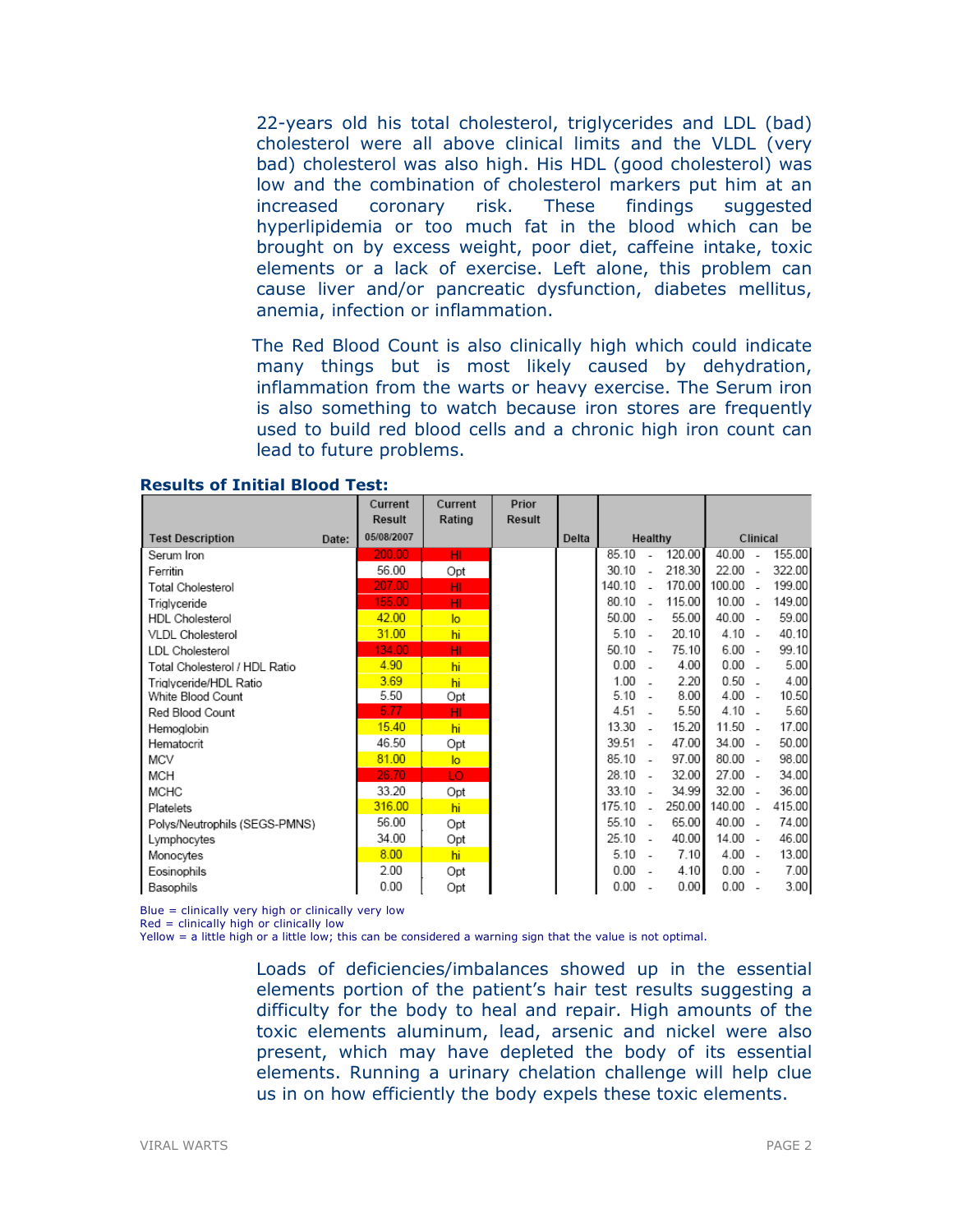|                                   | Current<br>Result | Current<br>Rating | Prior<br><b>Result</b> |       |           |          |           |          |
|-----------------------------------|-------------------|-------------------|------------------------|-------|-----------|----------|-----------|----------|
| <b>Test Description</b><br>Date:  | 05/05/2007        |                   |                        | Delta | Healthy   |          | Clinical  |          |
| <b>Toxic Elements</b>             |                   |                   |                        |       |           |          |           |          |
| Aluminum                          | 11.00             | hi                |                        |       | 0-        | 5.20     | $5.21 -$  | 12.00    |
| Antimony                          | 0.03              | hi                |                        |       | 0-        | 0.03     | $0.04 -$  | 0.06     |
| Arsenic                           | 0.12              | HI                |                        |       | 0-        | 0.05     | $0.06 -$  | 0.08     |
| Lead                              | 5.70              | HI                |                        |       | 0-        | 0.99     | $1.00 -$  | 2.00     |
| Mercury                           | 0.13              | Opt               |                        |       | 0-        | 0.50     | $0.51 -$  | 1.10     |
| Nickel                            | 0.39              | hi                |                        |       | 0-        | 0.20     | $0.21 -$  | 0.40     |
| Silver                            | 0.05              | Opt               |                        |       | 0-        | 0.06     | $0.07 -$  | 0.12     |
| Tin                               | 0.12              | Opt               |                        |       | 0-        | 0.15     | $0.16 -$  | 0.30     |
| Titanium                          | 0.71              | hi                |                        |       | $0 -$     | 0.50     | $0.51 -$  | 1.00     |
| <b>Total Toxic Representation</b> | 3.00              | HI                |                        |       | $0 -$     | 2.00     | $2.01 -$  | 3.00     |
| <b>Essential Elements</b>         |                   |                   |                        |       |           |          |           |          |
| Calcium                           | 394.00            | $\overline{a}$    |                        |       | 400.00-   | 417.00   | 375.00-   | 1100.00  |
| Magnesium                         | 310.00            | HI                |                        |       | 43.00-    | 48.00    | 40.00-    | 140.00   |
| Sodium                            | 390.00            | HI                |                        |       | 25.00.    | 35.00    | 12.00-    | 90.00    |
| Potassium                         | 320.00            | HI                |                        |       | $21.00 -$ | 22.00    | 20.00-    | 90.00    |
| Copper                            | 20.00             | hi                |                        |       | $12.00 -$ | 15.00    | $9.00 -$  | 26.00    |
| Zinc                              | 140.00            | lo                |                        |       | 150.00.   | 165.00   | 130.00.   | 200.00   |
| Strontium                         | 3.60              | hi                |                        |       | $1.40 -$  | 1.80     | $1.00 -$  | 6.00     |
| Sulfur                            | 41200.00          | LO                |                        |       | 45000.00- | 45500.00 | 44500.00- | 52000.00 |
| Barium                            | 1.40              | Opt               |                        |       | $1.20 -$  | 1.45     | $0.50 -$  | 3.00     |
| Cobalt                            | 0.01              | $\overline{a}$    |                        |       | $0.02 -$  | 0.03     | $0.01 -$  | 0.04     |
| Iron                              | 12.00             | hi                |                        |       | $7.00 -$  | 8.50     | $5.80 -$  | 14.00    |
| Germanium                         | 0.03              | LO                |                        |       | $0.05 -$  | 0.05     | $0.05 -$  | 0.06     |
| Rubidium                          | 0.26              | HI                |                        |       | $0.03 -$  | 0.09     | $0.03 -$  | 0.25     |
| Zirconium                         | 0.40              | hi                |                        |       | $0.10 -$  | 0.27     | $0.04 -$  | 1.00     |

## Results of Initial Tissue Mineral Analysis:

Blue = clinically very high or clinically very low

Red = clinically high or clinically low

Yellow = a little high or a little low; this can be considered a warning sign that the value is not optimal.

In the urinary chelation challenge, we first test toxic elements present in an ordinary urine sample. Then we provide patients with a chelator (DMSA) which pulls hidden stores of toxic elements from the body by molecular weight. High levels of nickel emerged in the pre-challenge but when we added DMSA, lead levels jumped from 2.70 to 50.0! Lead is the heaviest of the toxic elements tested. Nickel levels dropped slightly because the chelator targeted heavy lead particles first.

#### Results of Initial Urinary Chelation Challenge:

|                                  | Current     | Current | Prior         |       |            |                   |
|----------------------------------|-------------|---------|---------------|-------|------------|-------------------|
|                                  | Result      | Rating  | <b>Result</b> |       |            |                   |
| <b>Test Description</b><br>Date: | 05/11/2007  |         | 05/02/2007    | Delta | Healthy    | Clinical          |
| Agent                            | <b>DMSA</b> |         | Pre-Chall     |       |            |                   |
| Dose                             | 1500 mg     |         |               |       |            |                   |
| Interval                         | 6           |         | 6             |       |            |                   |
| <b>Toxic Elements</b>            |             |         |               |       |            |                   |
| Lead (UA)                        | 50.00       | HI      | 2.70          | ⊛     | 4.00<br>0- | 5.00<br>$4.01 -$  |
| Mercury (UA)                     | 0.00        | Opt     | 0.00          |       | 2.00<br>0- | 3.00<br>$2.01 -$  |
| Nickel (UA)                      | 6.10        | hi      | 6.40          | ☺     | 5.00<br>0- | $5.01 -$<br>10.00 |

Blue = clinically very high or clinically very low

 $Red = clinically high or clinically low$ 

Yellow = a little high or a little low; this can be considered a warning sign that the value is not optimal.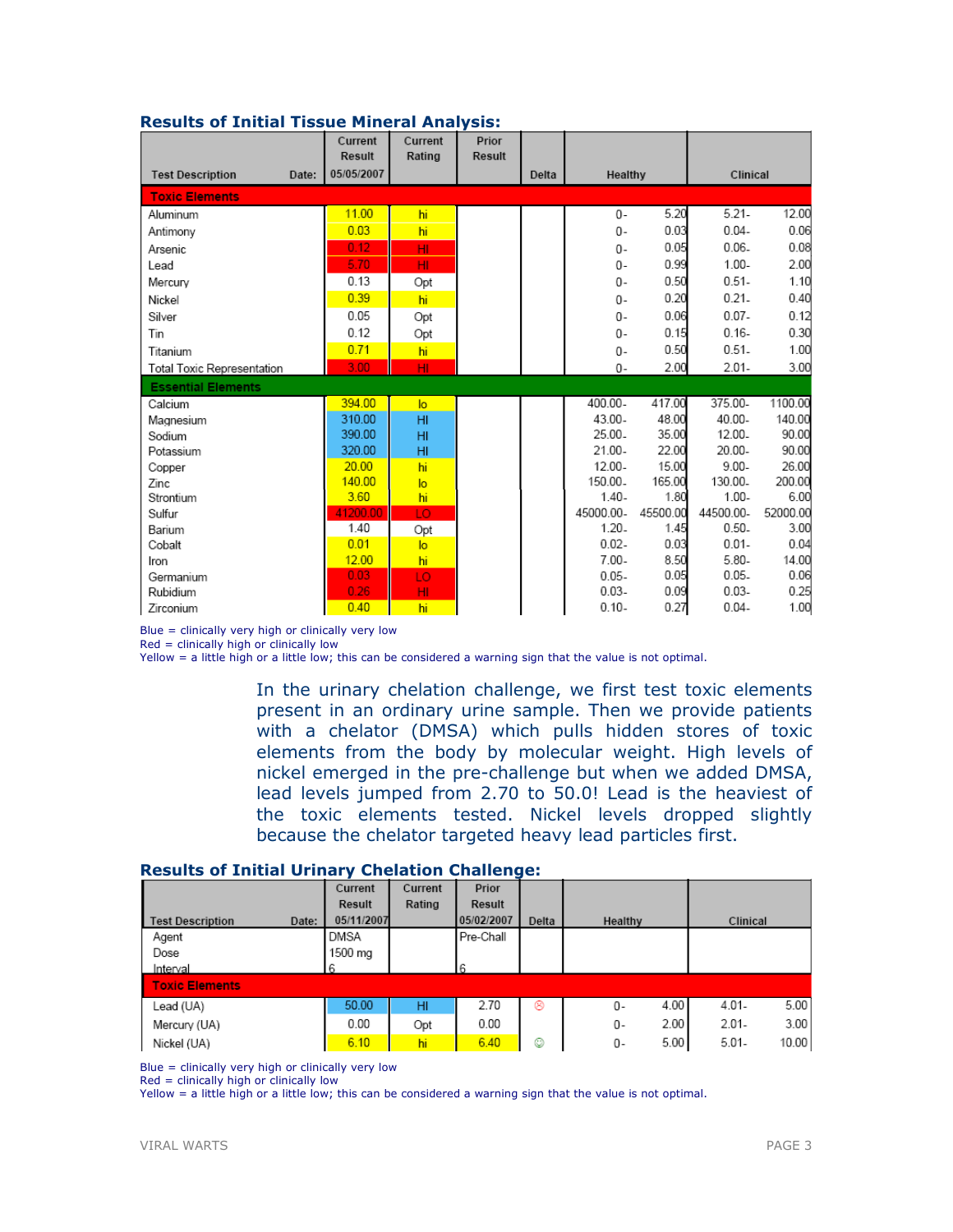## Doctor analysis:

05-24-07 – In my experience high levels of Nickel often lead to all kinds of skin problems – particularly warts. This toxin is widely present and finds its way into the body thanks mainly to air pollution created during the burning of coal and petroleum products. One of my first steps in treatment is going to be clearing out the Nickel and also Lead and Arsenic using strong chelators and using supplements like fish oil, vitamin D and vitamin E which are good for overall skin health.

> Cholesterol is commonly elevated in presence of toxic elements whether it be heavy metals or chemical toxins. It is thought that this elevated cholesterol level is protective of the brain, nerves and other important tissues. We also need to change his eating habits so that as heavy metal levels drop, the cholesterol values will have no problem getting into optimal ranges.

> I feel the patient is committed to making a change and will have great support in this endeavor from his mother. Because of this I suspect we will see improvement with the warts rather quickly.

## Patient assessment:

- **06-28-07 -** The very small warts are going away, the large warts are getting smaller and the medium sized warts, well ironically there's no change yet. I talked to both the patient and his mother today and they are very happy with the progress. After just about one month, things are getting better. Most of the improvements were on the hands, but when he looked at his feet he could only find one remaining wart! The ones on the thigh are gone completely. He still has another month or so to go before we recheck his blood work and do another urinary chelation challenge so this amount of progress is phenomenal!
- **07-30-07 –** I talked to the patient's mother once again and the warts are 100% gone! He feels good and is excited that he's doing so well. They will retest his blood work in a few weeks and I'm interested to see how his cholesterol looks.
- **08-27-07 –** It's been about three months since the patient started making healthy life changes including supplements targeted at correcting imbalances and deficiencies seen in his test results as well as improved dietary choices. His physical symptoms – warts – are gone, but how efficiently is his body operating? A recheck of the blood showed amazing results! The Serum Iron and Red Blood Count are now optimal and the cholesterol values are much healthier, moving his coronary risk from 4.90 to 3.0. He also lost 45 lbs and was amazed by how easily the weight came off! He said, "I never had so much energy!"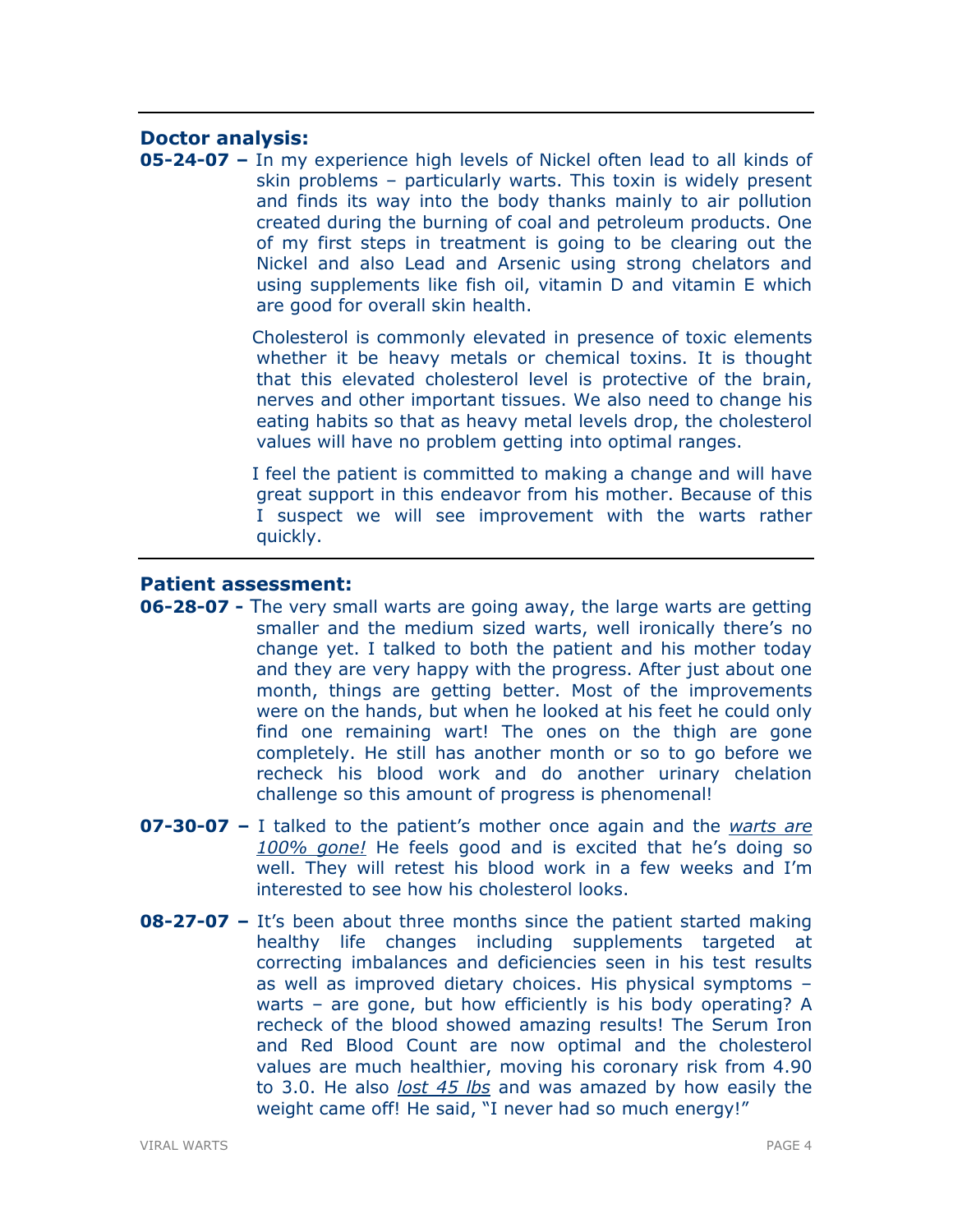## Results of 2nd Blood Test:

|                                  | Current<br><b>Result</b> | Current<br>Rating | Prior<br>Result |       |           |                          |        |           |                          |        |
|----------------------------------|--------------------------|-------------------|-----------------|-------|-----------|--------------------------|--------|-----------|--------------------------|--------|
| <b>Test Description</b><br>Date: | 08/13/2007               |                   | 05/08/2007      | Delta |           | Healthy                  |        |           | Clinical                 |        |
| Serum Iron                       | 109.00                   | Opt               | 200.00          | O     | 85.00     |                          | 120.00 | 40.00     | ÷.                       | 155.00 |
| Ferritin                         | 89.00                    | Opt               | 56.00           |       | 30.00     | $\overline{a}$           | 218.00 | 22.00     | $\sim$                   | 322.00 |
| <b>Total Cholesterol</b>         | 149.00                   | Opt               | 207.00          | ☺     | 140.00    | $\overline{a}$           | 170.00 | 100.00    |                          | 199.00 |
| Triglyceride                     | 57.00                    | lo                | 155.00          | ☺     | 80.00     | $\overline{a}$           | 115.00 | 10.00     | $\sim$                   | 149.00 |
| <b>HDL</b> Cholesterol           | 50.00                    | lo                | 42.00           | ☺     | 50.00     | $\sim$                   | 55.00  | 40.00     | $\sim$                   | 59.00  |
| <b>VLDL Cholesterol</b>          | 11.00                    | Opt               | 31.00           | ☺     | $5.00 -$  |                          | 20.00  | $4.00 -$  |                          | 40.00  |
| <b>LDL</b> Cholesterol           | 88.00                    | hi                | 134.00          | ☺     | 50.00     | $\overline{\phantom{a}}$ | 75.00  | 6.00      | $\sim$                   | 99.00  |
| Total Cholesterol / HDL Ratio    | 3.00                     | Opt               | 4.90            | ٥     | 0.00      | $\sim$                   | 4.00   | 0.00      | ۰.                       | 5.00   |
| Triglyceride/HDL Ratio           | 1.14                     | Opt               | 3.69            | ☺     | 1.00      |                          | 2.20   | 0.50      |                          | 4.00   |
| White Blood Count                | 4.40                     | $\overline{a}$    | 5.50            | ⊛     | $5.00 -$  |                          | 8.00   | $4.00 -$  |                          | 10.50  |
| Red Blood Count                  | 5.50                     | Opt               | 5.77            | ☺     | 4.50      | ÷.                       | 5.50   | $4.10 -$  |                          | 5.60   |
| Hemoglobin                       | 15.00                    | Opt               | 15.40           | ☺     | 13.30     | $\overline{\phantom{a}}$ | 15.20  | 11.50     | $\sim$                   | 17.00  |
| Hematocrit                       | 44.80                    | Opt               | 46.50           |       | 39.50     | $\overline{\phantom{a}}$ | 47.00  | 34.00     | $\overline{\phantom{a}}$ | 50.00  |
| MCV                              | 81.00                    | lo                | 81.00           | ⊜     | 85.00     | $\sim$                   | 97.00  | 80.00     | $\sim$                   | 98.00  |
| <b>MCH</b>                       | 27.20                    | $\overline{a}$    | 26.70           | ٨     | 28.10     | $\overline{\phantom{a}}$ | 32.00  | 27.00     | $\sim$                   | 34.00  |
| <b>MCHC</b>                      | 33.40                    | Opt               | 33.20           |       | $33.00 -$ |                          | 34.00  | $32.00 -$ |                          | 36.00  |
| <b>RDW</b>                       | 14.60                    | hi                |                 |       | 13.50     | ÷.                       | 14.50  | 13.00     | ÷.                       | 15.00  |
| Platelets                        | 283.00                   | hi                | 316.00          | ٨     | 175.00    | $\overline{\phantom{a}}$ | 250.00 | 140.00    | $\sim$                   | 415.00 |
| Polys/Neutrophils (SEGS-PMNS)    | 62.00                    | Opt               | 56.00           |       | 55.00     | $\overline{\phantom{a}}$ | 65.00  | 40.00     | $\sim$                   | 74.00  |
| Lymphocytes                      | 30.00                    | Opt               | 34.00           |       | 25.00     | $\overline{\phantom{a}}$ | 40.00  | 14.00     | $\sim$                   | 46.00  |
| Monocytes                        | 6.00                     | Opt               | 8.00            | ☺     | 5.00      | $\sim$                   | 7.00   | 4.00      | $\sim$                   | 13.00  |
| Eosinophils                      | 2.00                     | Opt               | 2.00            |       | 0.00      | $\overline{\phantom{a}}$ | 4.10   | 0.00      | - 1                      | 7.00   |
| Basophils                        | 0.00                     | Opt               | 0.00            |       | 0.00      |                          | 0.00   | 0.00      |                          | 3.00   |

Blue = clinically very high or clinically very low

Red = clinically high or clinically low

Yellow = a little high or a little low; this can be considered a warning sign that the value is not optimal.

Not only did his blood work improve, but also his body's toxic element load. The Lead dropped from 50 to 20 and then as expected lighter toxic elements showed increased elimination with the Mercury rising to 7.20 and the Nickel to 10.0. It's good that these are coming out instead of tying up processes in the body and raising cholesterol levels. We will take a break from chelation and start another cycle of DMSA in a few months.

## Results of 2nd Urinary Chelation Challenge:

|                                  | Current    | Current | Prior         |       |            |                   |
|----------------------------------|------------|---------|---------------|-------|------------|-------------------|
|                                  | Result     | Rating  | <b>Result</b> |       |            |                   |
| <b>Test Description</b><br>Date: | 08/13/2007 |         | 05/11/2007    | Delta | Healthy    | Clinical          |
| Agent                            | DMSA       |         | <b>DMSA</b>   |       |            |                   |
| Dose                             | 1500mg     |         | 1500 mg       |       |            |                   |
| Interval                         | 6          |         |               |       |            |                   |
| <b>Toxic Elements</b>            |            |         |               |       |            |                   |
| Lead (UA)                        | 20.00      | HI      | 50.00         | ☺     | 4.00<br>0- | 5.00<br>$4.01 -$  |
| Mercury (UA)                     | 7.20       | HI      | 0.00          | ⊛     | 2.00<br>0- | 3.00<br>$2.01 -$  |
| Nickel (UA)                      | 10.00      | HI      | 6.10          | ⊛     | 5.00<br>0- | $5.01 -$<br>10.00 |

Blue = clinically very high or clinically very low

 $Red = clinically high or clinically low$ 

Yellow = a little high or a little low; this can be considered a warning sign that the value is not optimal.

12-28-07 – Lead levels have now dropped to 16.0 and Nickel to 6.10. This is good and shows a significantly decreased body burden of toxic elements. He has not had a relapse of warts and still feels great.